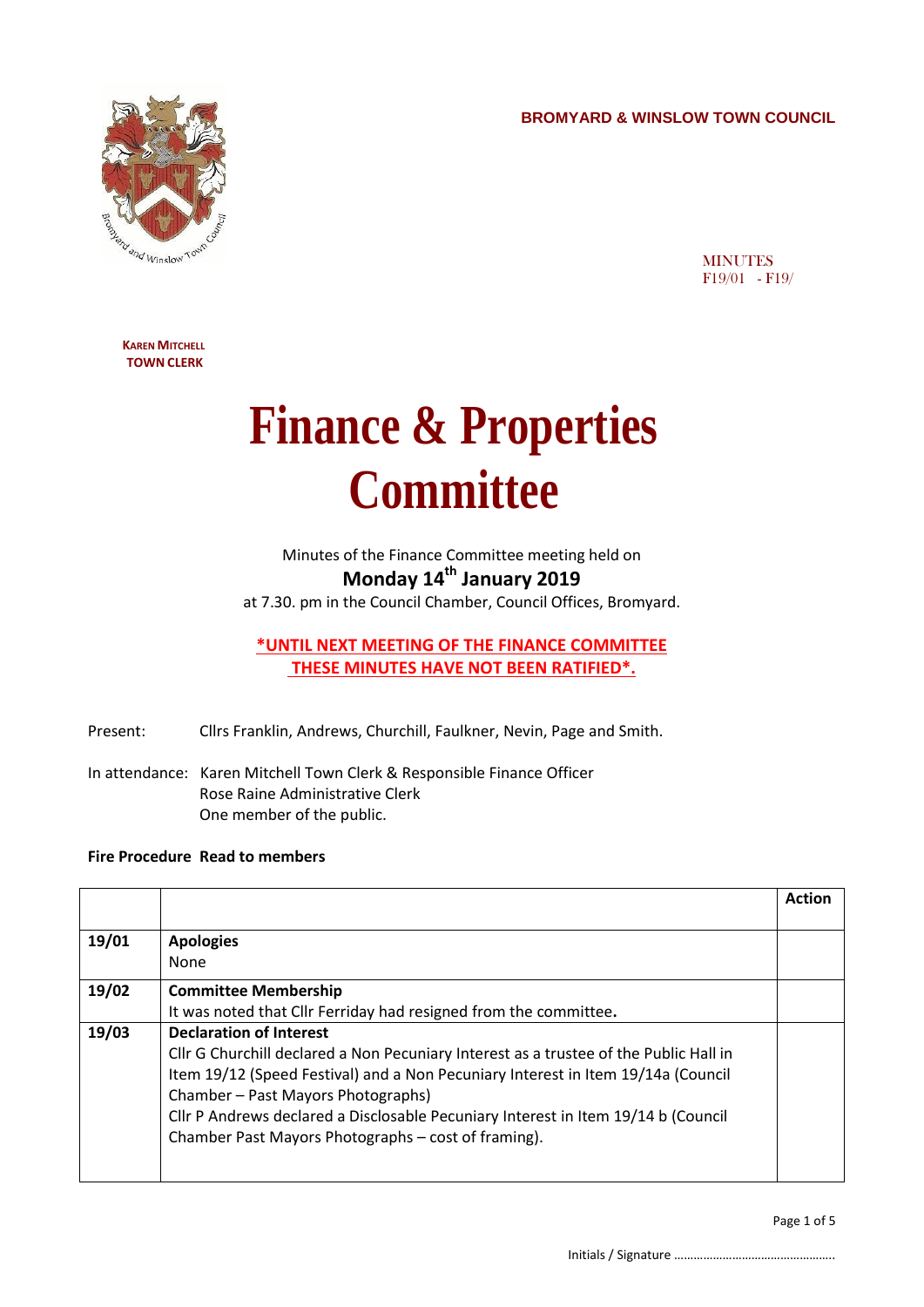|                                             | IT WAS RESOLVED to agenda to bring forward Item 19/12 Bromyard Speed Festival                                                                                                                                                                                                                                                                                                                                                                                                                                                                                                                                                                                                             |  |
|---------------------------------------------|-------------------------------------------------------------------------------------------------------------------------------------------------------------------------------------------------------------------------------------------------------------------------------------------------------------------------------------------------------------------------------------------------------------------------------------------------------------------------------------------------------------------------------------------------------------------------------------------------------------------------------------------------------------------------------------------|--|
|                                             | 2019 in order to allow a member of the public to speak.                                                                                                                                                                                                                                                                                                                                                                                                                                                                                                                                                                                                                                   |  |
|                                             |                                                                                                                                                                                                                                                                                                                                                                                                                                                                                                                                                                                                                                                                                           |  |
| Item<br>19/12<br><b>Brought</b><br>Forward. | <b>Bromyard Speed Festival 2019</b><br>Members considered a letter from the Acting Chairman and Director of the Bromyard<br>Speed Festival (BSF) setting out proposed arrangements for the 2019 event.<br>Joy Hoyle representing the committee of the Bromyard Speed Festival gave details of<br>arrangements made to date, proposals for the future and issues around which to<br>assistance of the Town Council was being sought.<br>IT WAS RESOLVED the committee recommend to Full Council that, subject to the<br>provision of temporary toilets, the use of the Tenbury Road & Rowberry Street Car<br>Parks over the weekend $6^{th}/7^{th}$ April 2019 as requested be authorised. |  |
|                                             | The Town Clerk to liaise with BSF regarding charge for the use of the Tenbury Road<br>Car Park to compensate for lost income on Saturday 6 <sup>th</sup> April.<br>Use of the Old Vicarage be permitted at the times and for the purposes stated.                                                                                                                                                                                                                                                                                                                                                                                                                                         |  |
| 19/04                                       | Chairman's report<br>None                                                                                                                                                                                                                                                                                                                                                                                                                                                                                                                                                                                                                                                                 |  |
| 19/05                                       | To resolve to exclude members of the public and press                                                                                                                                                                                                                                                                                                                                                                                                                                                                                                                                                                                                                                     |  |
|                                             | IT WAS RESOLVED that items Items 19/14 (b)Council Chamber (Mayoral Photographs)<br>and 19/16 Grounds Maintenance Contracts be dealt with after the public (including                                                                                                                                                                                                                                                                                                                                                                                                                                                                                                                      |  |
|                                             | the press) have been excluded as publicity would prejudice the public interest by                                                                                                                                                                                                                                                                                                                                                                                                                                                                                                                                                                                                         |  |
|                                             | reason of the confidential nature of the business to be transacted.                                                                                                                                                                                                                                                                                                                                                                                                                                                                                                                                                                                                                       |  |
| 19/06                                       | <b>Minutes</b>                                                                                                                                                                                                                                                                                                                                                                                                                                                                                                                                                                                                                                                                            |  |
|                                             | IT WAS RESOLVED to accept the Minutes of the last meeting held on Monday 10 <sup>th</sup><br>December 2018 as a true record and these were duly signed by the Chairman.                                                                                                                                                                                                                                                                                                                                                                                                                                                                                                                   |  |
| 19/07                                       | <b>Report on Repairs and Renewals &amp; Lengthsman:</b>                                                                                                                                                                                                                                                                                                                                                                                                                                                                                                                                                                                                                                   |  |
|                                             | The Town Clerk reported<br>The fence panel hit by a Community Transport vehicle had been replaced.                                                                                                                                                                                                                                                                                                                                                                                                                                                                                                                                                                                        |  |
|                                             | Community Transport to be charged for the repair.                                                                                                                                                                                                                                                                                                                                                                                                                                                                                                                                                                                                                                         |  |
|                                             | Due to a blockage in December Drain Clear had been called out.                                                                                                                                                                                                                                                                                                                                                                                                                                                                                                                                                                                                                            |  |
| 19/08                                       | Matters Arising from the Minutes - FOR INFORMATION ONLY:                                                                                                                                                                                                                                                                                                                                                                                                                                                                                                                                                                                                                                  |  |
|                                             | 18/189 CCTV - Discreet Security Solutions have checked the system and will prepare a<br>proposal for the next meeting.                                                                                                                                                                                                                                                                                                                                                                                                                                                                                                                                                                    |  |
|                                             | Fixed wire testing - date to be provided by contractor.                                                                                                                                                                                                                                                                                                                                                                                                                                                                                                                                                                                                                                   |  |
|                                             | Tree Survey - meeting with Herefordshire Council Tree Officer, no further info as yet.                                                                                                                                                                                                                                                                                                                                                                                                                                                                                                                                                                                                    |  |
| 19/09                                       | <b>Finance:</b>                                                                                                                                                                                                                                                                                                                                                                                                                                                                                                                                                                                                                                                                           |  |
|                                             | Income & Expenditure by Budget Heading - December 2018.<br>a)<br>IT WAS RESOLVED to accept item a for the month of December 2018.                                                                                                                                                                                                                                                                                                                                                                                                                                                                                                                                                         |  |
|                                             | <b>Bank Reconciliation - December 2018.</b><br>b)                                                                                                                                                                                                                                                                                                                                                                                                                                                                                                                                                                                                                                         |  |
|                                             | Cllr T Smith initialled the bank statement                                                                                                                                                                                                                                                                                                                                                                                                                                                                                                                                                                                                                                                |  |
|                                             | IT WAS RESOLVED to accept item b for the month of December 2018.                                                                                                                                                                                                                                                                                                                                                                                                                                                                                                                                                                                                                          |  |
|                                             | Top Sheet - December 2018.<br>C)<br>IT WAS RESOLVED to accept item c for the month of December 2018.                                                                                                                                                                                                                                                                                                                                                                                                                                                                                                                                                                                      |  |
|                                             |                                                                                                                                                                                                                                                                                                                                                                                                                                                                                                                                                                                                                                                                                           |  |
|                                             |                                                                                                                                                                                                                                                                                                                                                                                                                                                                                                                                                                                                                                                                                           |  |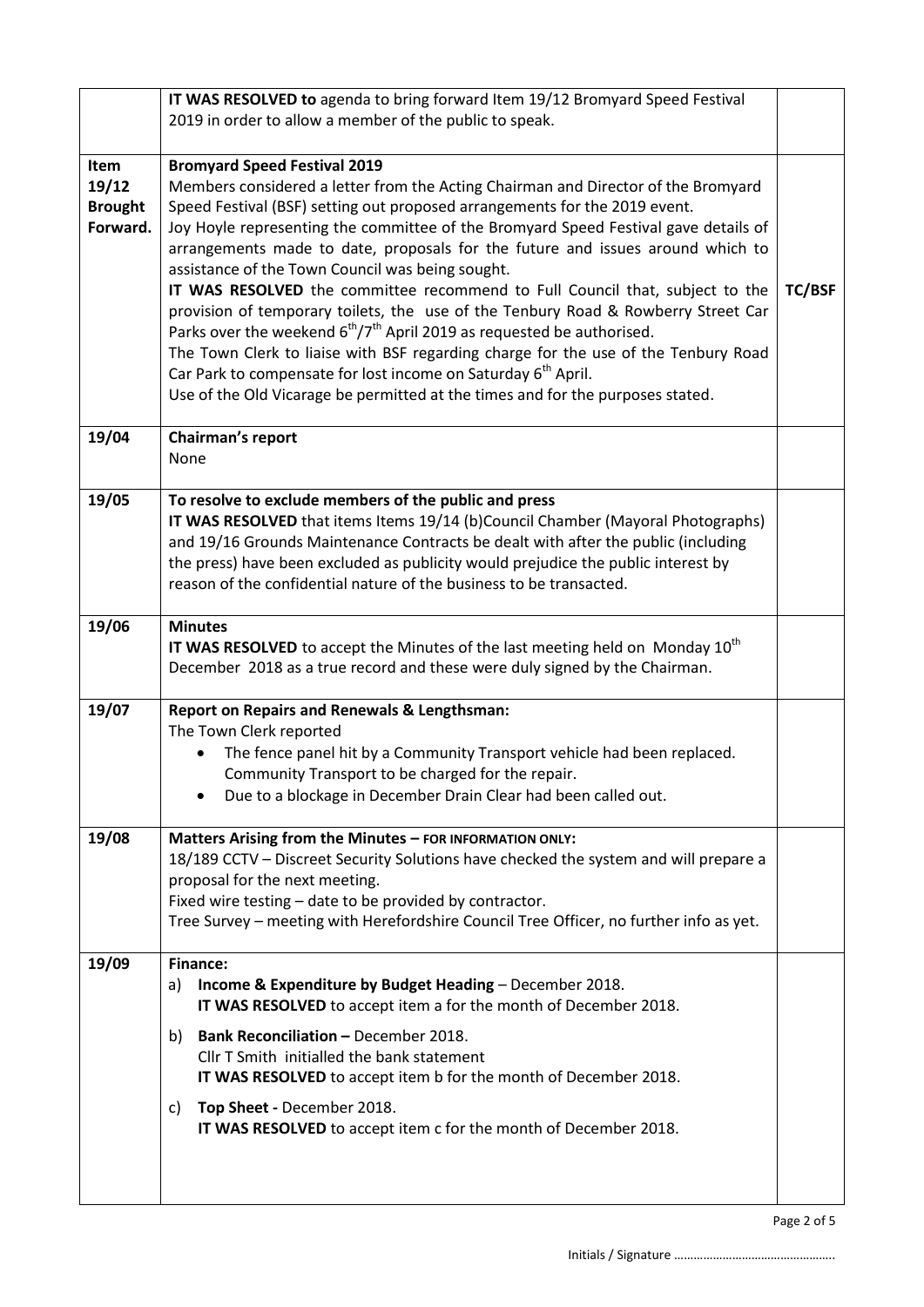|       | d) Accounts for Scrutiny:                                        |                                                                                                                                                     |                  |           |
|-------|------------------------------------------------------------------|-----------------------------------------------------------------------------------------------------------------------------------------------------|------------------|-----------|
|       | BemroseBooth                                                     | Tickets - car park machines                                                                                                                         | $280.75 + VAT$   |           |
|       | <b>ACT Computers</b>                                             | Kaspersky Internet Security                                                                                                                         | $12.50 + VAT$    |           |
|       | K T Gooch                                                        | Memory sticks                                                                                                                                       | $11.00 + VAT$    |           |
|       | Pettifers                                                        | Misc. hardware/expenditure                                                                                                                          | $74.04 + VAT$    |           |
|       |                                                                  | David Ogilvie Eng. Ltd. Commemorative bench                                                                                                         | $802.50 + VAT$   |           |
|       | <b>HALC</b>                                                      | <b>Councillor Training (4)</b>                                                                                                                      | $120.00 + VAT$   |           |
|       | Drain Clear                                                      | Clear drain blockage                                                                                                                                | $90.00 + VAT$    |           |
|       | <b>ABA Cleaners</b>                                              | Window cleaning Old Vicarage                                                                                                                        | $112.00 + VAT$   |           |
|       | Loos-in-Motion                                                   | Portaloo hire Dec.                                                                                                                                  | $496.00 + VAT$   |           |
|       | IT WAS RESOLVED to accept item d for the month of December 2018. |                                                                                                                                                     |                  |           |
|       | e) Contracts                                                     |                                                                                                                                                     |                  |           |
|       | K T Gooch                                                        | Photocopier lease (Jan-Mar)                                                                                                                         | $107.00 + VAT$   |           |
|       | R Wilks                                                          | Lengthsman works                                                                                                                                    | $765.00 + VAT$   |           |
|       | Allcooper                                                        | Fire Alarm serv. contr. Dec 18- Nov 19                                                                                                              | $102.33 + VAT$   |           |
|       | West Mercia Energy                                               | Electric Nov. Tenbury Rd complex                                                                                                                    | $33.09 + VAT$    |           |
|       | <b>West Mercia Energy</b>                                        | <b>Electric Nov Old Vicarage</b>                                                                                                                    | $251.76 + VAT$   |           |
|       | Pear Technology                                                  | PT Mapper tech. support & updates                                                                                                                   | $225.00 + VAT$   |           |
|       | <b>West Mercia Energy</b>                                        | Gas Nov. Old Vicarage                                                                                                                               | $263.39 + VAT$   |           |
|       | <b>Brian Lane</b>                                                | Grounds Maint. Sept.                                                                                                                                | $1,165.00 + VAT$ |           |
|       | <b>Brian Lane</b>                                                | Ground Maint. Sept. Kempson Players                                                                                                                 | $312.00 + VAT$   |           |
|       | <b>Brian Lane</b>                                                | Ground Maint. Oct.                                                                                                                                  | $1165.00 + VAT$  |           |
|       | <b>Brian Lane</b>                                                | Ground Maint. Oct. Kempson Players                                                                                                                  | $312.00 + VAT$   |           |
|       | <b>Brian Lane</b>                                                | Ground Maint. Nov.                                                                                                                                  | $1,165.00 + VAT$ |           |
|       | <b>Brian Lane</b>                                                | Ground Maint. Nov. Kempson Players                                                                                                                  | $312.00 + VAT$   |           |
|       | completed on invoices submitted.                                 | It was requested that the Lengthsman be asked to provide greater detail on work                                                                     |                  |           |
|       |                                                                  | IT WAS RESOLVED to accept item e for the month of December 2018.                                                                                    |                  |           |
|       | f) Review of monthly payments.                                   |                                                                                                                                                     |                  |           |
|       |                                                                  | Not available - item deferred to February meeting.                                                                                                  |                  |           |
|       |                                                                  |                                                                                                                                                     |                  |           |
|       |                                                                  |                                                                                                                                                     |                  | TС        |
| 19/10 | <b>Health &amp; Safety</b>                                       | Members considered the draft policy documents received from Ellis Whittam                                                                           |                  |           |
|       |                                                                  | following a meeting with Chairman of the Finance & Properties Committee, Clerk and                                                                  |                  |           |
|       |                                                                  | the health and safety consultant on $12^{th}$ December 2018. There was some discussion                                                              |                  |           |
|       |                                                                  | as to whether the revised documents were appropriate to the needs of the Council.                                                                   |                  |           |
|       |                                                                  | The Town Clerk advised adoption of the proposed policy document and safety                                                                          |                  |           |
|       |                                                                  | handbook to ensure the Council is seen as actively recognising its responsibilities and                                                             |                  |           |
|       | is taking all reasonably practicable actions.                    |                                                                                                                                                     |                  |           |
|       |                                                                  |                                                                                                                                                     |                  |           |
|       |                                                                  | IT WAS RESOLVED to recommend to Full Council that the Draft Health & Safety Policy<br>and the Draft Health & Safety Handbook be adopted and issued. |                  | ТC        |
|       |                                                                  |                                                                                                                                                     |                  |           |
| 19/11 | <b>Tenbury Road Car Park</b>                                     |                                                                                                                                                     |                  |           |
|       |                                                                  | A letter from the Falcon Hotel regarding use of the car park for the assembly of Gala                                                               |                  |           |
|       |                                                                  | floats on 29 <sup>th</sup> June 2019. (referred by Full Council 17.12.2018 - Minute ref 18/221)                                                     |                  |           |
|       |                                                                  | was discussed. It was noted that £100 in compensation for lost parking income had                                                                   |                  |           |
|       |                                                                  | been offered and that the Gala procession involved a number of local groups.                                                                        |                  |           |
|       |                                                                  |                                                                                                                                                     |                  |           |
|       |                                                                  |                                                                                                                                                     |                  |           |
|       |                                                                  |                                                                                                                                                     |                  | <b>TC</b> |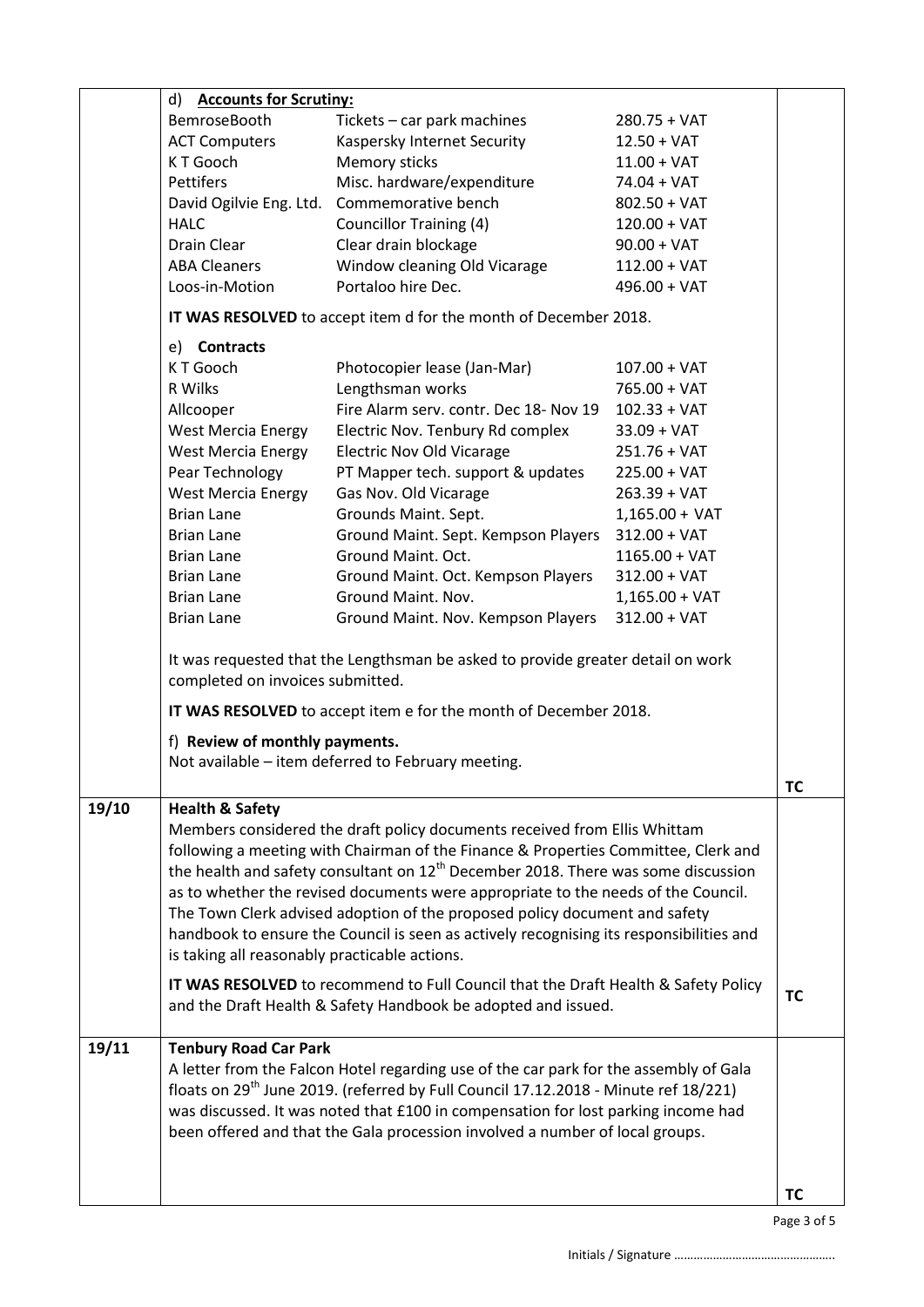|       | IT WAS RESOLVED that<br>Bromyard Gala be permitted to use the Tenbury Road Car Park for the<br>assembly of Gala Floats on the morning of Saturday 29 <sup>th</sup> June 2019.<br>the offer of compensation for loss of income in parking fees be accepted.                                                                                                                                                                                                                                                                                                                                                                                                            |           |
|-------|-----------------------------------------------------------------------------------------------------------------------------------------------------------------------------------------------------------------------------------------------------------------------------------------------------------------------------------------------------------------------------------------------------------------------------------------------------------------------------------------------------------------------------------------------------------------------------------------------------------------------------------------------------------------------|-----------|
| 19/12 | <b>Bromyard Speed Festival 2019</b><br>Item brought forward - See above                                                                                                                                                                                                                                                                                                                                                                                                                                                                                                                                                                                               |           |
| 19/13 | <b>Herefordshire Council Funding Opportunity</b><br>A one off opportunity to apply for up to £10,000 for funding to enhance local green<br>spaces had been offered by Herefordshire council. Any application needed to<br>demonstrate an ability to maintain and enhance a local green space with the view to a<br>long term asset transfer. The closing date for applications was 25 <sup>th</sup> January 2019.<br>Interest was expressed in Nunwell Park as an area which could potentially qualify for<br>funding as would land alongside the A44 Bypass though there was some uncertainty<br>about whether Herefordshire Council accepted ownership of the land. |           |
|       | IT WAS RESOLVED that in view of the lack of time available to meet the short deadline<br>for submission of applications, The Town Clerk write to the Deputy Leader of<br>Herefordshire Council expressing the Town Council's interest subject to grant funding<br>being available for these two areas.                                                                                                                                                                                                                                                                                                                                                                | <b>TC</b> |
| 19/14 | <b>Council Chamber</b><br>Proposal to: a) hang framed photographs of past mayors of Bromyard and Winslow in<br>the Council Chamber and b) consideration of quotations for framing.                                                                                                                                                                                                                                                                                                                                                                                                                                                                                    |           |
|       | IT WAS RESOLVED that this item be referred to Full Council for consideration.                                                                                                                                                                                                                                                                                                                                                                                                                                                                                                                                                                                         | <b>TC</b> |
| 19/15 | <b>Public Toilets</b><br>The Town Clerk reported that despite her very best efforts it was proving impossible<br>to find any company able to repair the toilets. Enquiries through BBLP and an MPS<br>(Michel Plante Systemes) distributor in Ireland were on-going. Members discussed<br>ways forward.<br>IT WAS RESOLVED that<br>the Town Clerk continue efforts to effect repairs through BBLP and MPS.                                                                                                                                                                                                                                                            | <b>TC</b> |
|       | The Town Clerk to seek further quotations to replace/gut the exiting toilets on<br>$\bullet$<br>the basis of retaining two cubicles and creating a storage space in the<br>remaining area.<br>to recommend to Full Council that action is taken to ensure<br>operational toilets are made available on the Tenbury Road Car Park.                                                                                                                                                                                                                                                                                                                                     |           |
|       | Press and Public excluded.(see item 19/05 above)                                                                                                                                                                                                                                                                                                                                                                                                                                                                                                                                                                                                                      |           |
| 19/16 | <b>Grounds Maintenance</b><br>Quotations for the Grounds Maintenance Contract $1st$ April 2019 – 31 $st$ March 2022<br>were considered.<br>IT WAS RESOLVED to recommend to Full Council that the quotation submitted by                                                                                                                                                                                                                                                                                                                                                                                                                                               |           |
|       | Company 2 on the comparison sheet, be accepted subject to satisfactory monitoring<br>procedures being implemented.                                                                                                                                                                                                                                                                                                                                                                                                                                                                                                                                                    |           |